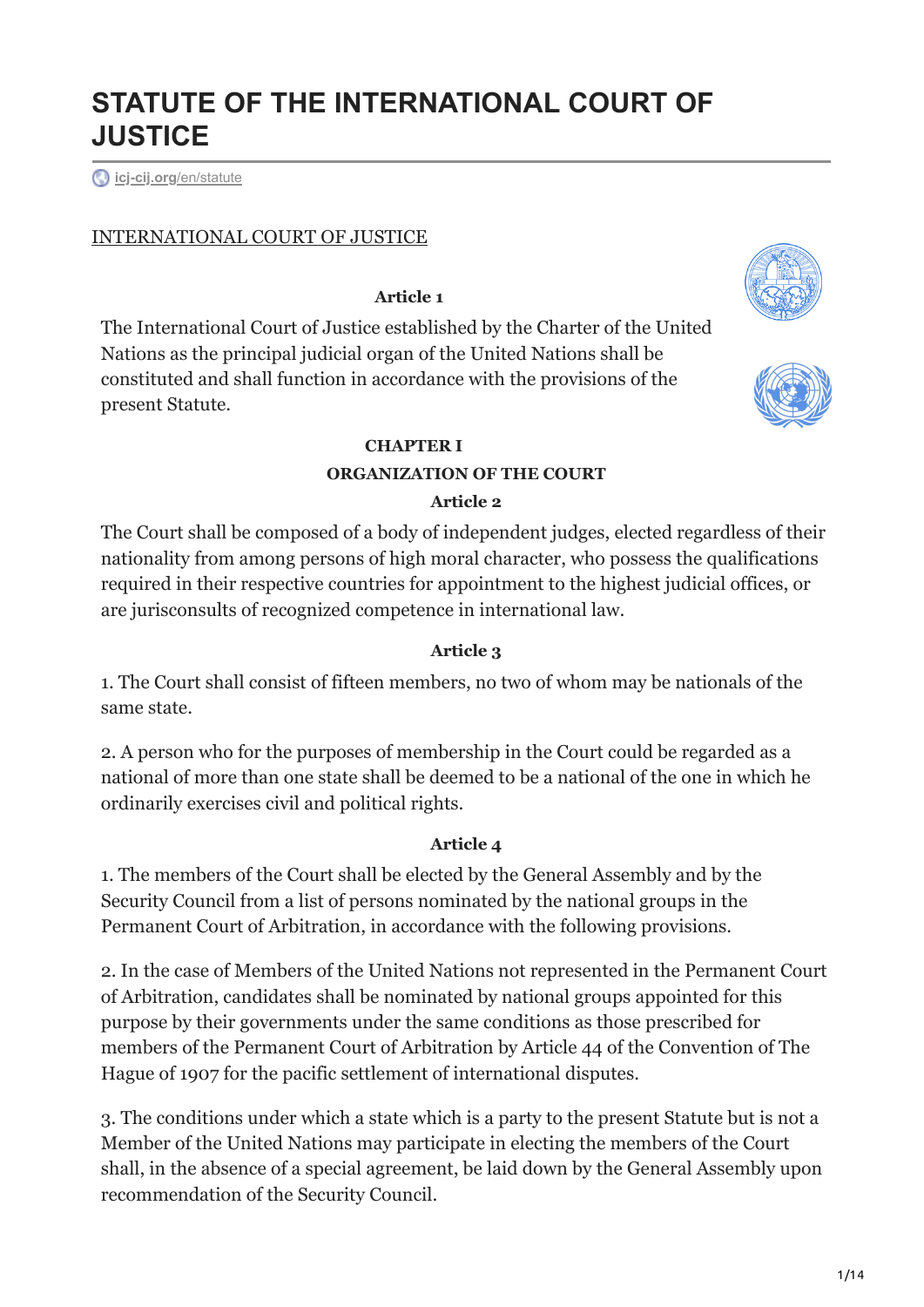1. At least three months before the date of the election, the Secretary-General of the United Nations shall address a written request to the members of the Permanent Court of Arbitration belonging to the states which are parties to the present Statute, and to the members of the national groups appointed under Article 4, paragraph 2, inviting them to undertake, within a given time, by national groups, the nomination of persons in a position to accept the duties of a member of the Court.

2. No group may nominate more than four persons, not more than two of whom shall be of their own nationality. In no case may the number of candidates nominated by a group be more than double the number of seats to be filled.

#### **Article 6**

Before making these nominations, each national group is recommended to consult its highest court of justice, its legal faculties and schools of law, and its national academies and national sections of international academies devoted to the study of law.

#### **Article 7**

1. The Secretary-General shall prepare a list in alphabetical order of all the persons thus nominated. Save as provided in Article 12, paragraph 2, these shall be the only persons eligible.

2. The Secretary-General shall submit this list to the General Assembly and to the Security Council.

# **Article 8**

The General Assembly and the Security Council shall proceed independently of one another to elect the members of the Court.

# **Article 9**

At every election, the electors shall bear in mind not only that the persons to be elected should individually possess the qualifications required, but also that in the body as a whole the representation of the main forms of civilization and of the principal legal systems of the world should be assured.

# **Article 10**

1. Those candidates who obtain an absolute majority of votes in the General Assembly and in the Security Council shall be considered as elected.

2. Any vote of the Security Council, whether for the election of judges or for the appointment of members of the conference envisaged in Article 12, shall be taken without any distinction between permanent and non-permanent members of the Security Council.

3. In the event of more than one national of the same state obtaining an absolute majority of the votes both of the General Assembly and of the Security Council, the eldest of these only shall be considered as elected.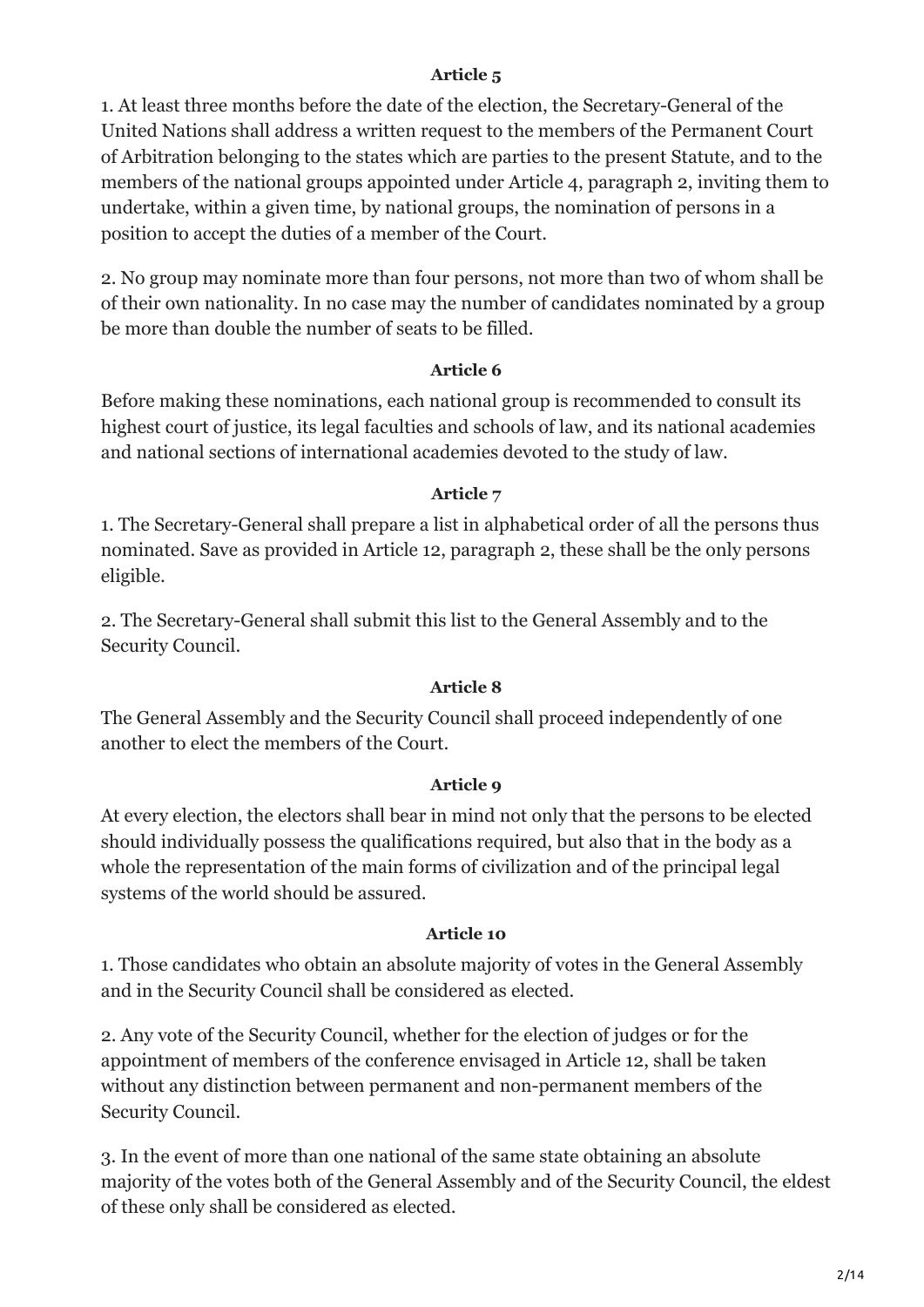If, after the first meeting held for the purpose of the election, one or more seats remain to be filled, a second and, if necessary, a third meeting shall take place.

#### **Article 12**

1. If, after the third meeting, one or more seats still remain unfilled, a joint conference consisting of six members, three appointed by the General Assembly and three by the Security Council, may be formed at any time at the request of either the General Assembly or the Security Council, for the purpose of choosing by the vote of an absolute majority one name for each seat still vacant, to submit to the General Assembly and the Security Council for their respective acceptance.

2. If the joint conference is unanimously agreed upon any person who fulfills the required conditions, he may be included in its list, even though he was not included in the list of nominations referred to in Article 7.

3. If the joint conference is satisfied that it will not be successful in procuring an election, those members of the Court who have already been elected shall, within a period to be fixed by the Security Council, proceed to fill the vacant seats by selection from among those candidates who have obtained votes either in the General Assembly or in the Security Council.

4. In the event of an equality of votes among the judges, the eldest judge shall have a casting vote.

#### **Article 13**

1. The members of the Court shall be elected for nine years and may be re-elected; provided, however, that of the judges elected at the first election, the terms of five judges shall expire at the end of three years and the terms of five more judges shall expire at the end of six years.

2. The judges whose terms are to expire at the end of the above-mentioned initial periods of three and six years shall be chosen by lot to be drawn by the Secretary-General immediately after the first election has been completed.

3. The members of the Court shall continue to discharge their duties until their places have been filled. Though replaced, they shall finish any cases which they may have begun.

4. In the case of the resignation of a member of the Court, the resignation shall be addressed to the President of the Court for transmission to the Secretary-General. This last notification makes the place vacant.

#### **Article 14**

Vacancies shall be filled by the same method as that laid down for the first election, subject to the following provision: the Secretary-General shall, within one month of the occurrence of the vacancy, proceed to issue the invitations provided for in Article 5, and the date of the election shall be fixed by the Security Council.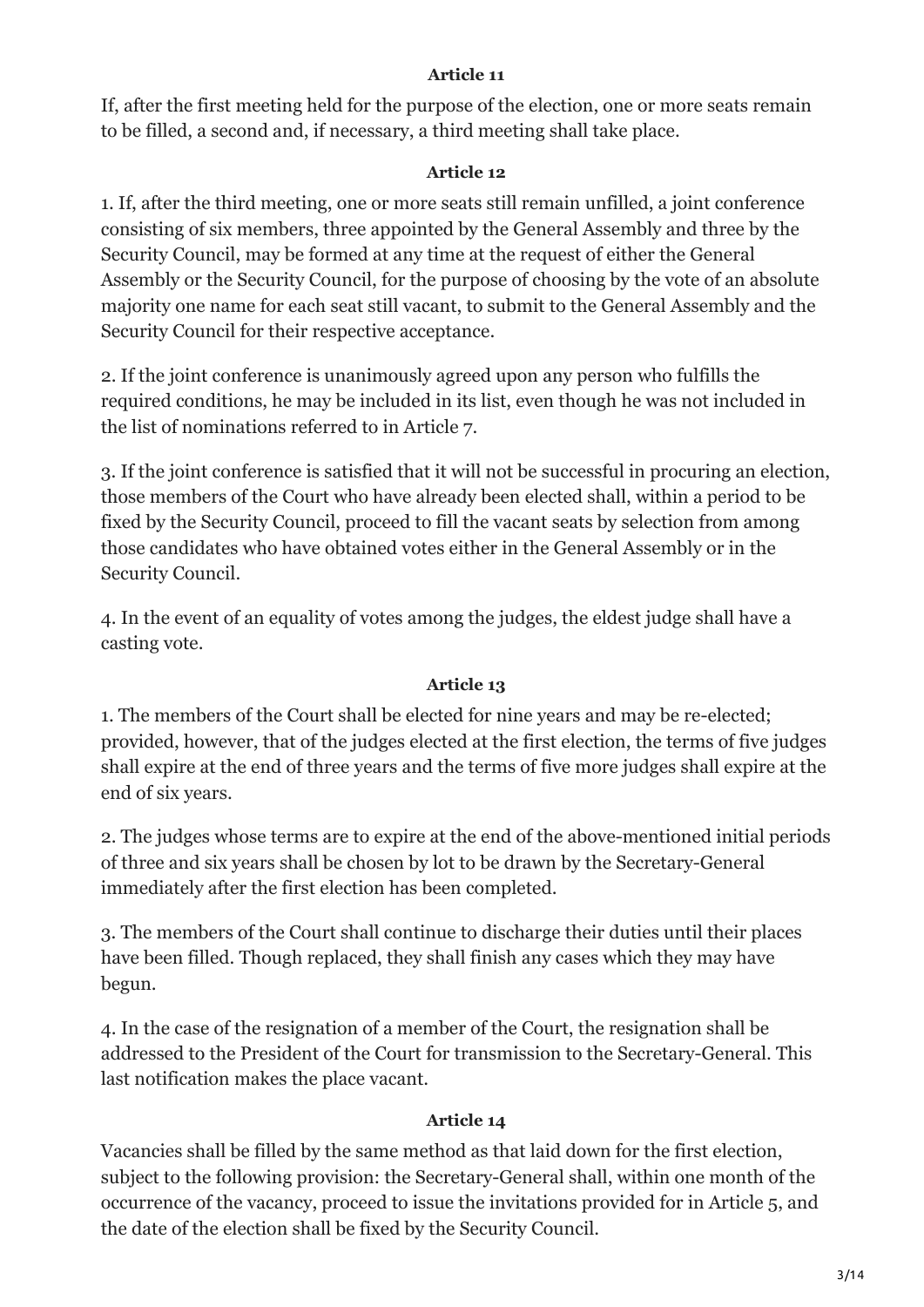A member of the Court elected to replace a member whose term of office has not expired shall hold office for the remainder of his predecessor's term.

#### **Article 16**

1. No member of the Court may exercise any political or administrative function, or engage in any other occupation of a professional nature.

2. Any doubt on this point shall be settled by the decision of the Court.

#### **Article 17**

1. No member of the Court may act as agent, counsel, or advocate in any case.

2. No member may participate in the decision of any case in which he has previously taken part as agent, counsel, or advocate for one of the parties, or as a member of a national or international court, or of a commission of enquiry, or in any other capacity.

3. Any doubt on this point shall be settled by the decision of the Court.

#### **Article 18**

1. No member of the Court can be dismissed unless, in the unanimous opinion of the other members, he has ceased to fulfill the required conditions.

2. Formal notification thereof shall be made to the Secretary-General by the Registrar.

3. This notification makes the place vacant.

#### **Article 19**

The members of the Court, when engaged on the business of the Court, shall enjoy diplomatic privileges and immunities.

#### **Article 20**

Every member of the Court shall, before taking up his duties, make a solemn declaration in open court that he will exercise his powers impartially and conscientiously.

#### **Article 21**

1. The Court shall elect its President and Vice-President for three years; they may be reelected.

2. The Court shall appoint its Registrar and may provide for the appointment of such other officers as may be necessary.

#### **Article 22**

1. The seat of the Court shall be established at The Hague. This, however, shall not prevent the Court from sitting and exercising its functions elsewhere whenever the Court considers it desirable.

2. The President and the Registrar shall reside at the seat of the Court.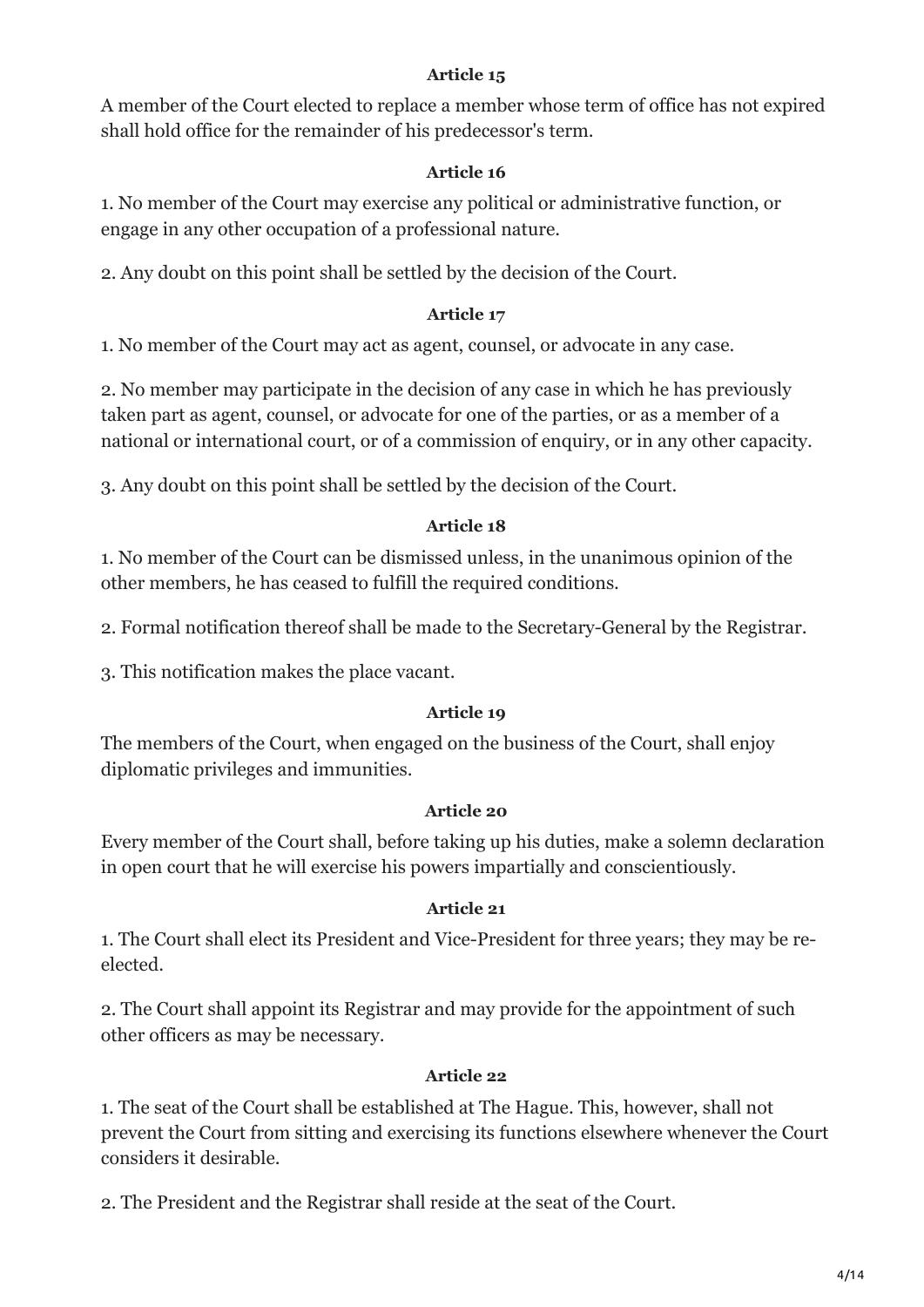1. The Court shall remain permanently in session, except during the judicial vacations, the dates and duration of which shall be fixed by the Court.

2. Members of the Court are entitled to periodic leave, the dates and duration of which shall be fixed by the Court, having in mind the distance between The Hague and the home of each judge.

3. Members of the Court shall be bound, unless they are on leave or prevented from attending by illness or other serious reasons duly explained to the President, to hold themselves permanently at the disposal of the Court.

#### **Article 24**

1. If, for some special reason, a member of the Court considers that he should not take part in the decision of a particular case, he shall so inform the President.

2. If the President considers that for some special reason one of the members of the Court should not sit in a particular case, he shall give him notice accordingly.

3. If in any such case the member of the Court and the President disagree, the matter shall be settled by the decision of the Court.

#### **Article 25**

1. The full Court shall sit except when it is expressly provided otherwise in the present Statute.

2. Subject to the condition that the number of judges available to constitute the Court is not thereby reduced below eleven, the Rules of the Court may provide for allowing one or more judges, according to circumstances and in rotation, to be dispensed from sitting.

3. A quorum of nine judges shall suffice to constitute the Court.

# **Article 26**

1. The Court may from time to time form one or more chambers, composed of three or more judges as the Court may determine, for dealing with particular categories of cases; for example, labour cases and cases relating to transit and communications.

2. The Court may at any time form a chamber for dealing with a particular case. The number of judges to constitute such a chamber shall be determined by the Court with the approval of the parties.

3. Cases shall be heard and determined by the chambers provided for in this article if the parties so request.

#### **Article 27**

A judgment given by any of the chambers provided for in Articles 26 and 29 shall be considered as rendered by the Court.

#### **Article 28**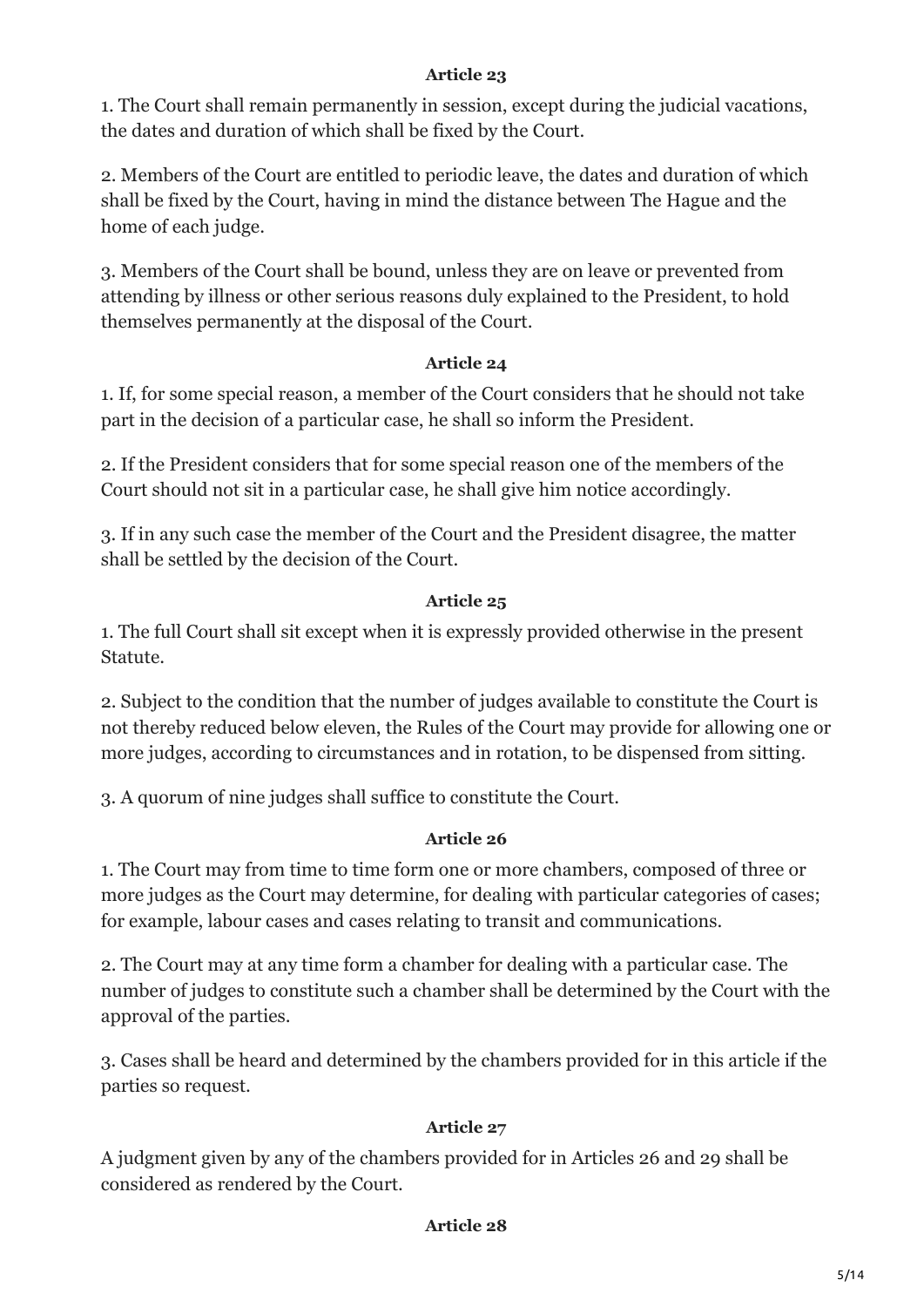The chambers provided for in Articles 26 and 29 may, with the consent of the parties, sit and exercise their functions elsewhere than at The Hague.

# **Article 29**

With a view to the speedy dispatch of business, the Court shall form annually a chamber composed of five judges which, at the request of the parties, may hear and determine cases by summary procedure. In addition, two judges shall be selected for the purpose of replacing judges who find it impossible to sit.

# **Article 30**

1. The Court shall frame rules for carrying out its functions. In particular, it shall lay down rules of procedure.

2. The Rules of the Court may provide for assessors to sit with the Court or with any of its chambers, without the right to vote.

# **Article 31**

1. Judges of the nationality of each of the parties shall retain their right to sit in the case before the Court.

2. If the Court includes upon the Bench a judge of the nationality of one of the parties, any other party may choose a person to sit as judge. Such person shall be chosen preferably from among those persons who have been nominated as candidates as provided in Articles 4 and 5.

3. If the Court includes upon the Bench no judge of the nationality of the parties, each of these parties may proceed to choose a judge as provided in paragraph 2 of this Article.

4. The provisions of this Article shall apply to the case of Articles 26 and 29. In such cases, the President shall request one or, if necessary, two of the members of the Court forming the chamber to give place to the members of the Court of the nationality of the parties concerned, and, failing such, or if they are unable to be present, to the judges specially chosen by the parties.

5. Should there be several parties in the same interest, they shall, for the purpose of the preceding provisions, be reckoned as one party only. Any doubt upon this point shall be settled by the decision of the Court.

6. Judges chosen as laid down in paragraphs 2, 3, and 4 of this Article shall fulfill the conditions required by Articles 2, 17 (paragraph 2), 20, and 24 of the present Statute. They shall take part in the decision on terms of complete equality with their colleagues.

# **Article 32**

1. Each member of the Court shall receive an annual salary.

2. The President shall receive a special annual allowance.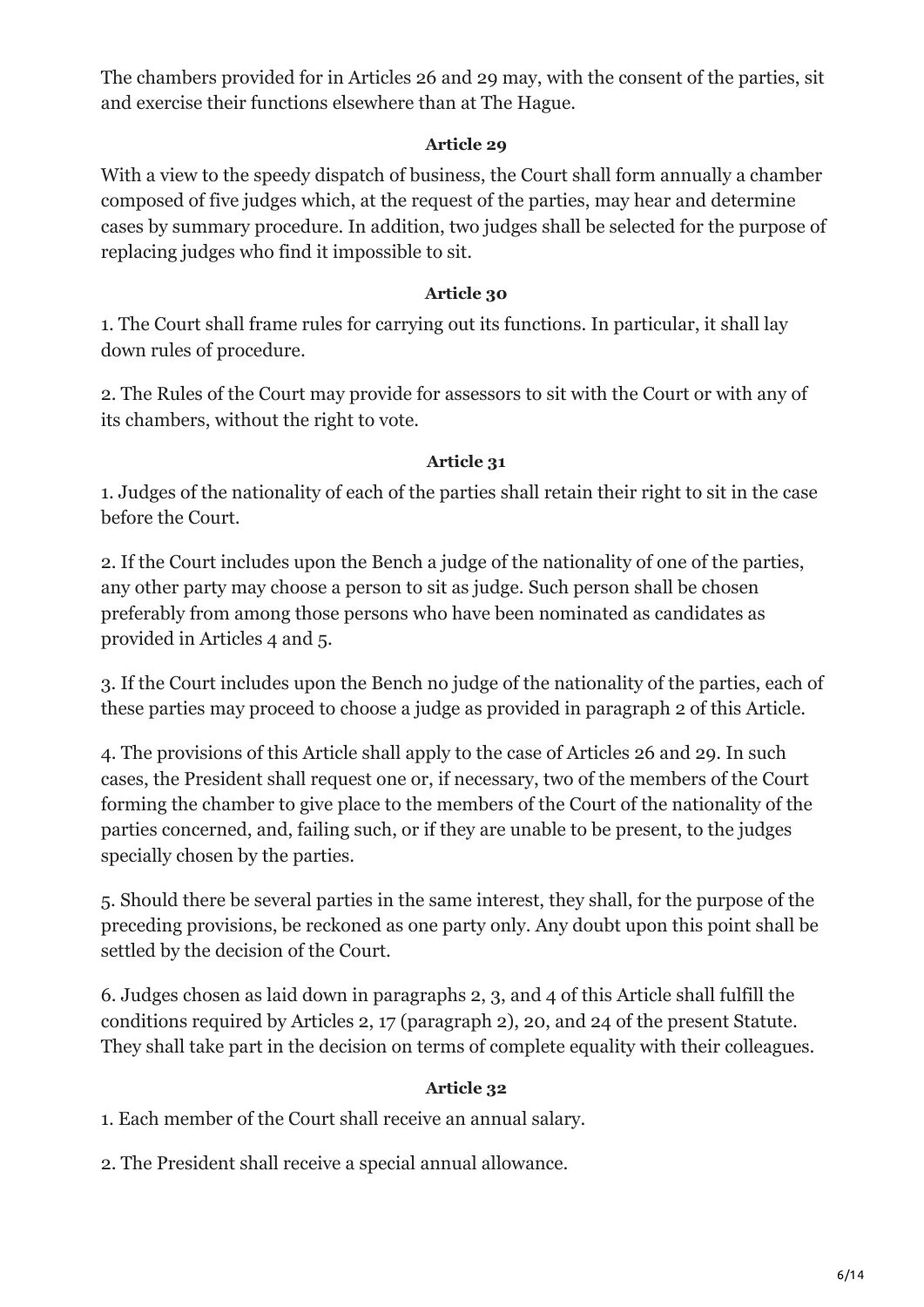3. The Vice-President shall receive a special allowance for every day on which he acts as President.

4. The judges chosen under Article 31, other than members of the Court, shall receive compensation for each day on which they exercise their functions.

5. These salaries, allowances, and compensation shall be fixed by the General Assembly. They may not be decreased during the term of office.

6. The salary of the Registrar shall be fixed by the General Assembly on the proposal of the Court.

7. Regulations made by the General Assembly shall fix the conditions under which retirement pensions may be given to members of the Court and to the Registrar, and the conditions under which members of the Court and the Registrar shall have their travelling expenses refunded.

8. The above salaries, allowances, and compensation shall be free of all taxation.

# **Article 33**

The expenses of the Court shall be borne by the United Nations in such a manner as shall be decided by the General Assembly.

# **CHAPTER II**

# **COMPETENCE OF THE COURT**

# **Article 34**

1. Only states may be parties in cases before the Court.

2. The Court, subject to and in conformity with its Rules, may request of public international organizations information relevant to cases before it, and shall receive such information presented by such organizations on their own initiative.

3. Whenever the construction of the constituent instrument of a public international organization or of an international convention adopted thereunder is in question in a case before the Court, the Registrar shall so notify the public international organization concerned and shall communicate to it copies of all the written proceedings.

# **Article 35**

1. The Court shall be open to the states parties to the present Statute.

2. The conditions under which the Court shall be open to other states shall, subject to the special provisions contained in treaties in force, be laid down by the Security Council, but in no case shall such conditions place the parties in a position of inequality before the Court.

3. When a state which is not a Member of the United Nations is a party to a case, the Court shall fix the amount which that party is to contribute towards the expenses of the Court. This provision shall not apply if such state is bearing a share of the expenses of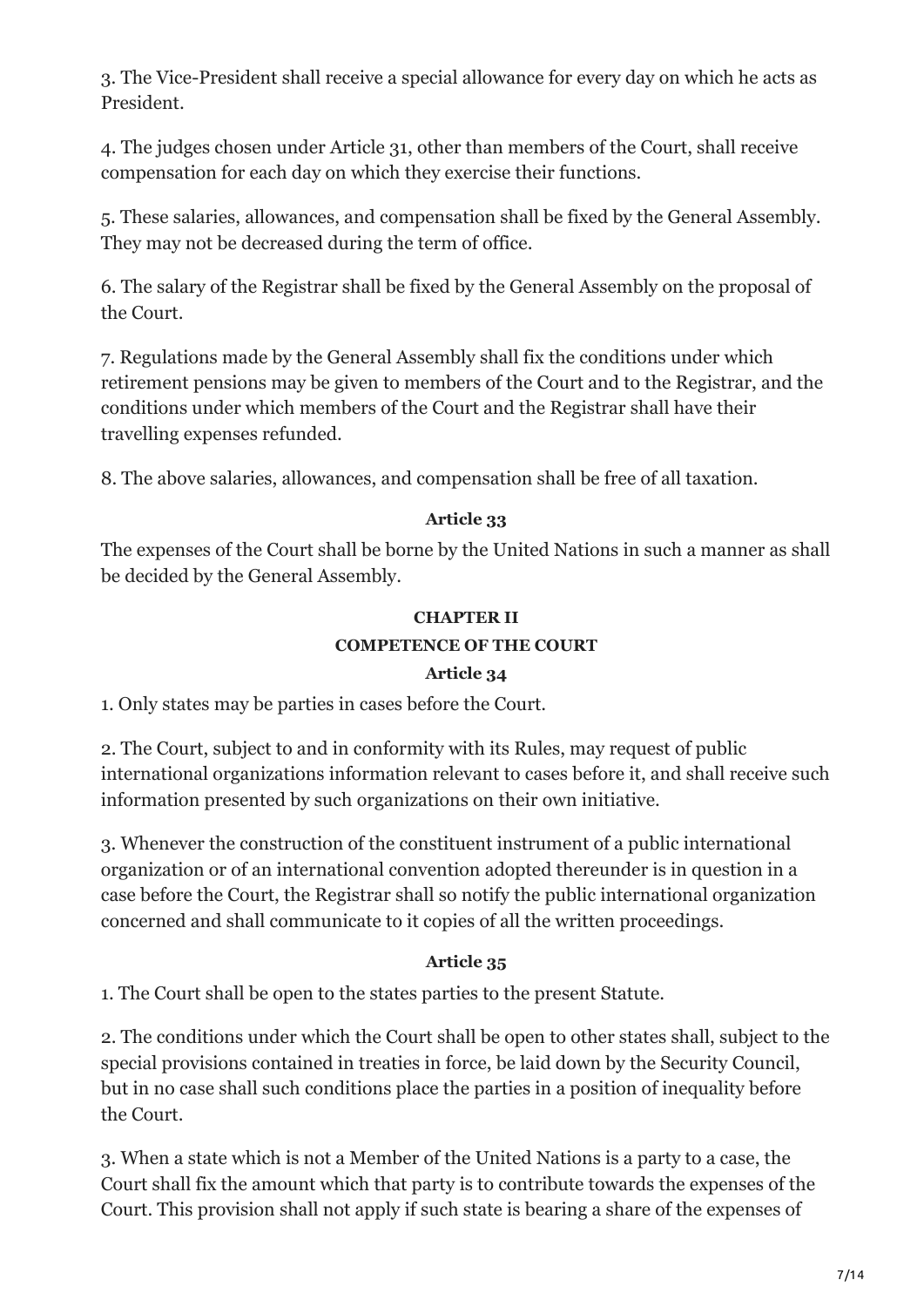1. The jurisdiction of the Court comprises all cases which the parties refer to it and all matters specially provided for in the Charter of the United Nations or in treaties and conventions in force.

2. The states parties to the present Statute may at any time declare that they recognize as compulsory ipso facto and without special agreement, in relation to any other state accepting the same obligation, the jurisdiction of the Court in all legal disputes concerning:

a. the interpretation of a treaty;

b. any question of international law;

- c. the existence of any fact which, if established, would constitute a breach of an international obligation;
- d. the nature or extent of the reparation to be made for the breach of an international obligation.

3. The declarations referred to above may be made unconditionally or on condition of reciprocity on the part of several or certain states, or for a certain time.

4. Such declarations shall be deposited with the Secretary-General of the United Nations, who shall transmit copies thereof to the parties to the Statute and to the Registrar of the Court.

5. Declarations made under Article 36 of the Statute of the Permanent Court of International Justice and which are still in force shall be deemed, as between the parties to the present Statute, to be acceptances of the compulsory jurisdiction of the International Court of Justice for the period which they still have to run and in accordance with their terms.

6. In the event of a dispute as to whether the Court has jurisdiction, the matter shall be settled by the decision of the Court.

# **Article 37**

Whenever a treaty or convention in force provides for reference of a matter to a tribunal to have been instituted by the League of Nations, or to the Permanent Court of International Justice, the matter shall, as between the parties to the present Statute, be referred to the International Court of Justice.

# **Article 38**

1. The Court, whose function is to decide in accordance with international law such disputes as are submitted to it, shall apply: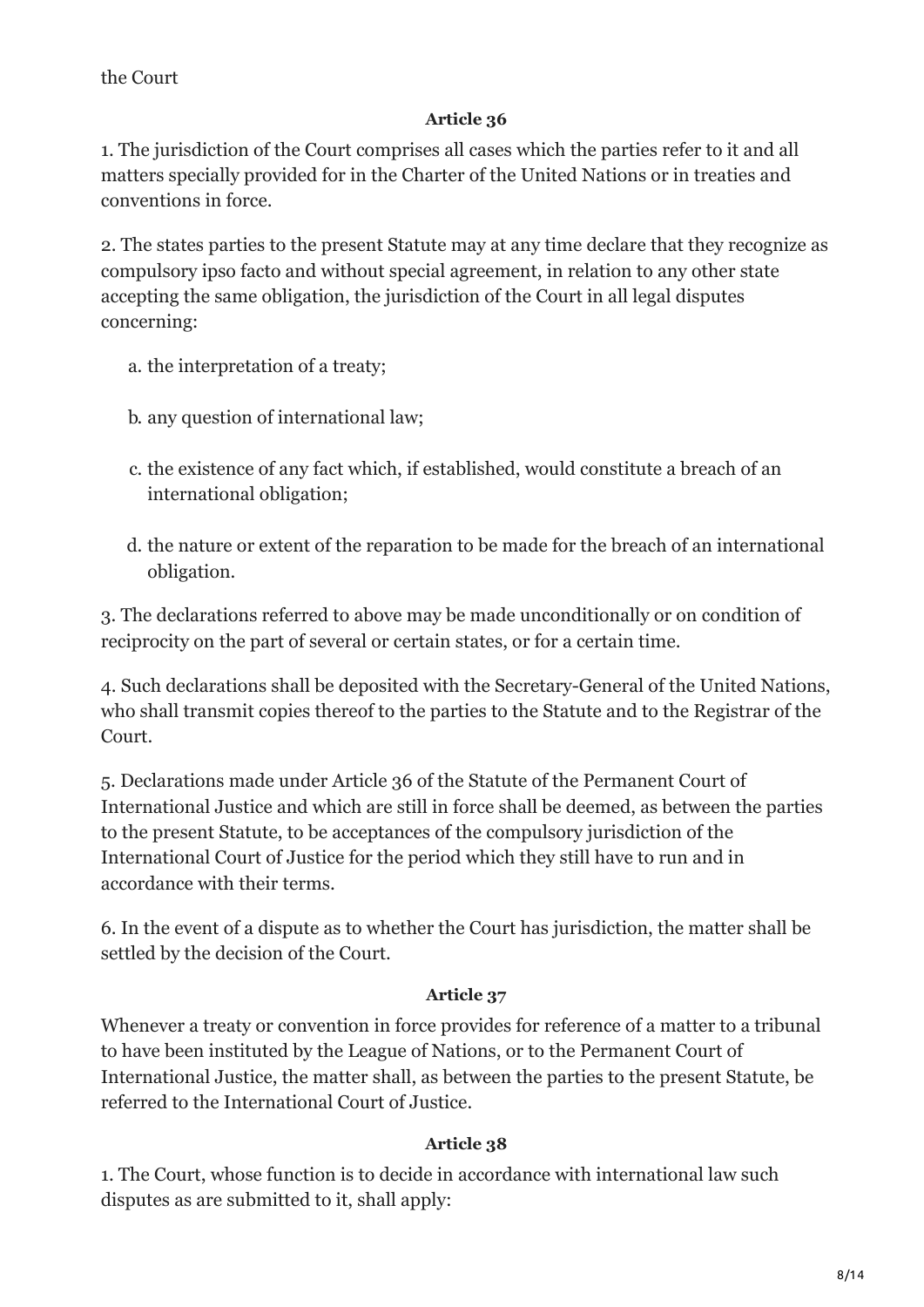- a. international conventions, whether general or particular, establishing rules expressly recognized by the contesting states;
- b. international custom, as evidence of a general practice accepted as law;
- c. the general principles of law recognized by civilized nations;
- d. subject to the provisions of Article 59, judicial decisions and the teachings of the most highly qualified publicists of the various nations, as subsidiary means for the determination of rules of law.

2. This provision shall not prejudice the power of the Court to decide a case *ex aequo et bono*, if the parties agree thereto.

# **CHAPTER III**

# **PROCEDURE**

# **Article 39**

1. The official languages of the Court shall be French and English. If the parties agree that the case shall be conducted in French, the judgment shall be delivered in French. If the parties agree that the case shall be conducted in English, the judgment shall be delivered in English.

2. In the absence of an agreement as to which language shall be employed, each party may, in the pleadings, use the language which it prefers; the decision of the Court shall be given in French and English. In this case the Court shall at the same time determine which of the two texts shall be considered as authoritative.

3. The Court shall, at the request of any party, authorize a language other than French or English to be used by that party.

# **Article 40**

1. Cases are brought before the Court, as the case may be, either by the notification of the special agreement or by a written application addressed to the Registrar. In either case the subject of the dispute and the parties shall be indicated.

2. The Registrar shall forthwith communicate the application to all concerned.

3. He shall also notify the Members of the United Nations through the Secretary-General, and also any other states entitled to appear before the Court.

# **Article 41**

1. The Court shall have the power to indicate, if it considers that circumstances so require, any provisional measures which ought to be taken to preserve the respective rights of either party.

2. Pending the final decision, notice of the measures suggested shall forthwith be given to the parties and to the Security Council.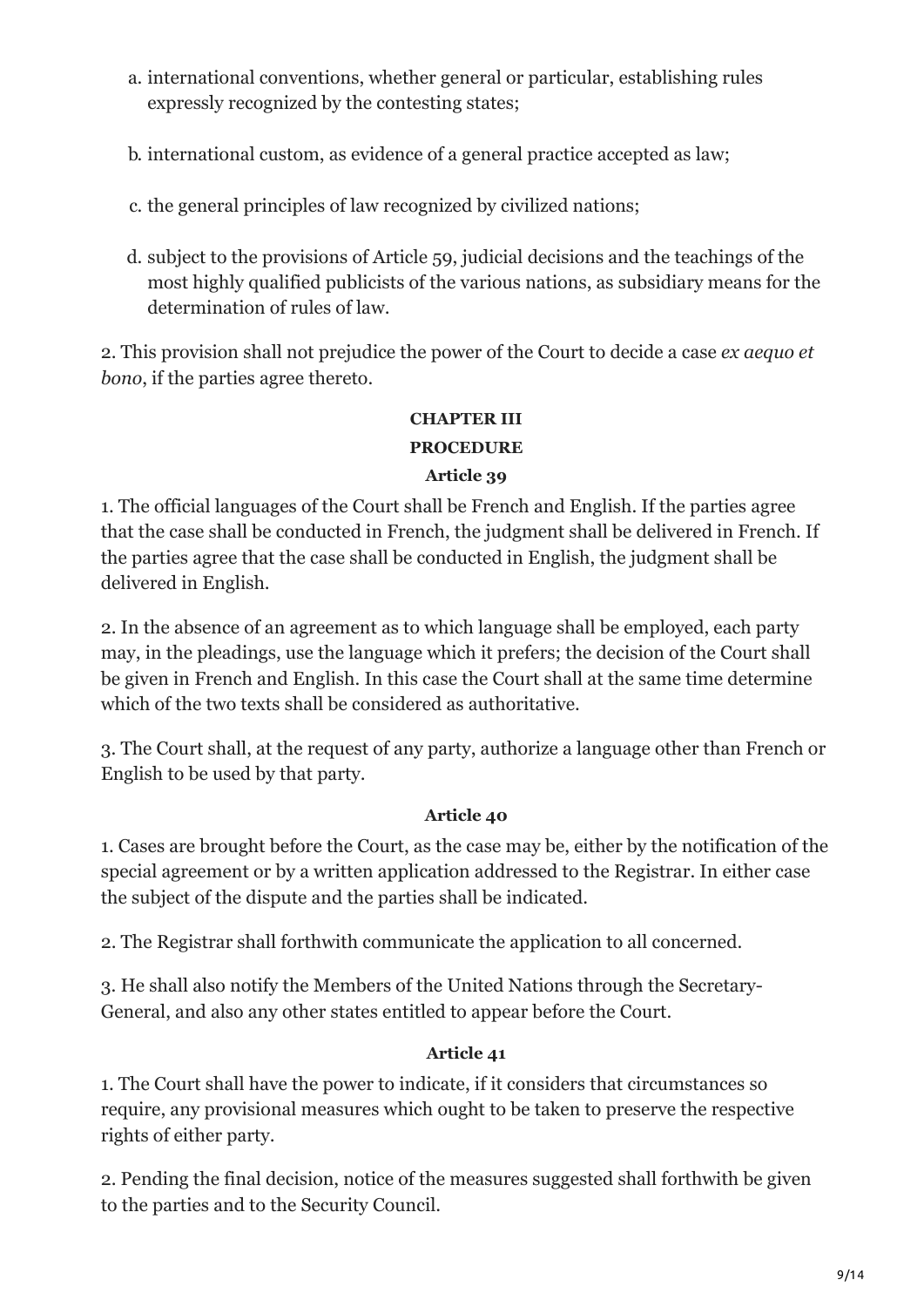1. The parties shall be represented by agents.

2. They may have the assistance of counsel or advocates before the Court.

3. The agents, counsel, and advocates of parties before the Court shall enjoy the privileges and immunities necessary to the independent exercise of their duties.

# **Article 43**

1. The procedure shall consist of two parts: written and oral.

2. The written proceedings shall consist of the communication to the Court and to the parties of memorials, counter-memorials and, if necessary, replies; also all papers and documents in support.

3. These communications shall be made through the Registrar, in the order and within the time fixed by the Court.

4. A certified copy of every document produced by one party shall be communicated to the other party.

5. The oral proceedings shall consist of the hearing by the Court of witnesses, experts, agents, counsel, and advocates.

#### **Article 44**

1. For the service of all notices upon persons other than the agents, counsel, and advocates, the Court shall apply direct to the government of the state upon whose territory the notice has to be served.

2. The same provision shall apply whenever steps are to be taken to procure evidence on the spot.

# **Article 45**

The hearing shall be under the control of the President or, if he is unable to preside, of the Vice-President; if neither is able to preside, the senior judge present shall preside.

# **Article 46**

The hearing in Court shall be public, unless the Court shall decide otherwise, or unless the parties demand that the public be not admitted .

# **Article 47**

1. Minutes shall be made at each hearing and signed by the Registrar and the President.

2. These minutes alone shall be authentic.

# **Article 48**

The Court shall make orders for the conduct of the case, shall decide the form and time in which each party must conclude its arguments, and make all arrangements connected with the taking of evidence.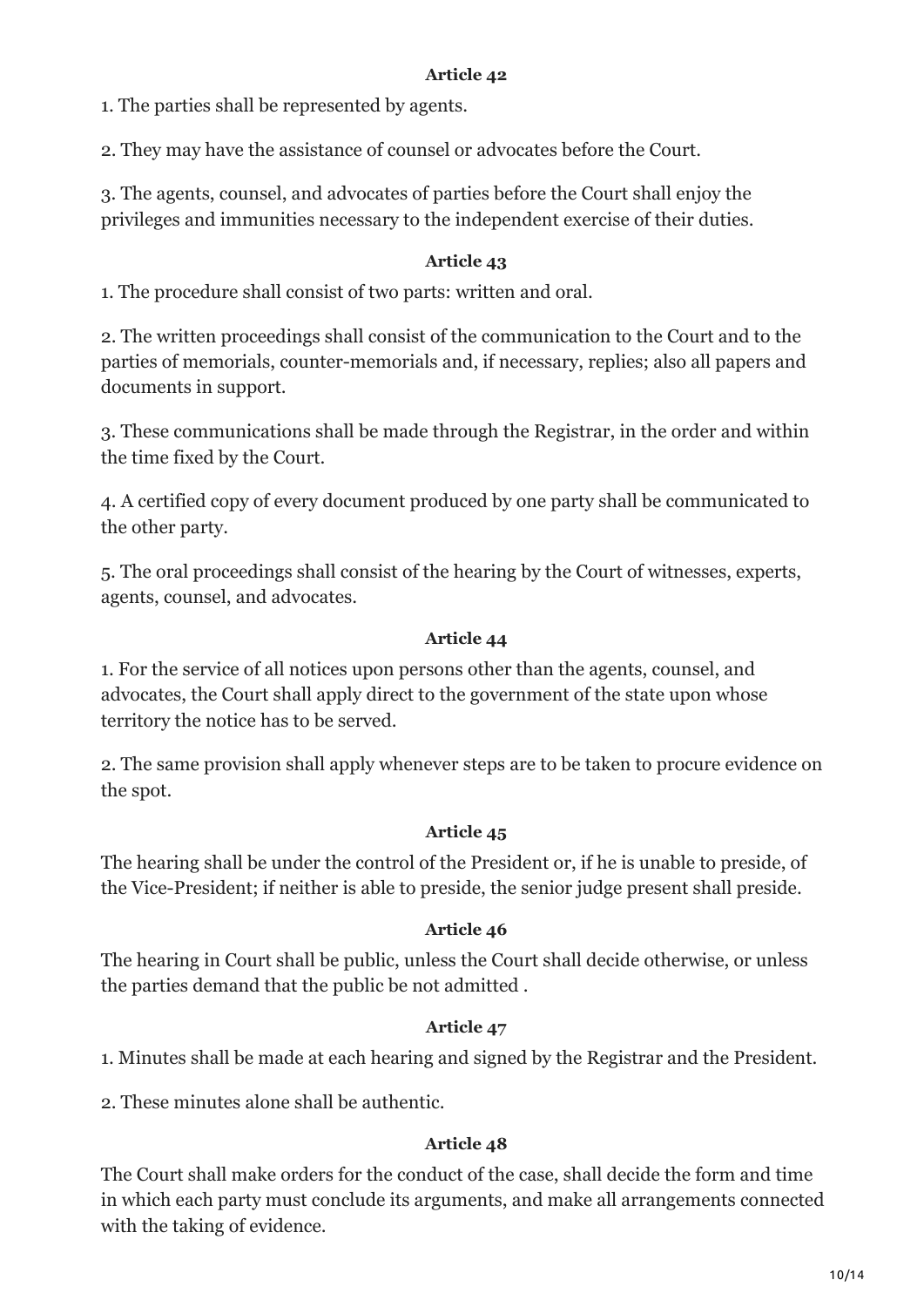The Court may, even before the hearing begins, call upon the agents to produce any document or to supply any explanations. Formal note shall be taken of any refusal.

# **Article 50**

The Court may, at any time, entrust any individual, body, bureau, commission, or other organization that it may select, with the task of carrying out an enquiry or giving an expert opinion.

#### **Article 51**

During the hearing any relevant questions are to be put to the witnesses and experts under the conditions laid down by the Court in the rules of procedure referred to in Article 30.

#### **Article 52**

After the Court has received the proofs and evidence within the time specified for the purpose, it may refuse to accept any further oral or written evidence that one party may desire to present unless the other side consents.

#### **Article 53**

1. Whenever one of the parties does not appear before the Court, or fails to defend its case, the other party may call upon the Court to decide in favour of its claim.

2. The Court must, before doing so, satisfy itself, not only that it has jurisdiction in accordance with Articles 36 and 37, but also that the claim is well founded in fact and law.

#### **Article 54**

1. When, subject to the control of the Court, the agents, counsel, and advocates have completed their presentation of the case, the President shall declare the hearing closed.

2. The Court shall withdraw to consider the judgment.

3. The deliberations of the Court shall take place in private and remain secret.

#### **Article 55**

1. All questions shall be decided by a majority of the judges present.

2. In the event of an equality of votes, the President or the judge who acts in his place shall have a casting vote.

#### **Article 56**

1. The judgment shall state the reasons on which it is based.

2. It shall contain the names of the judges who have taken part in the decision.

# **Article 57**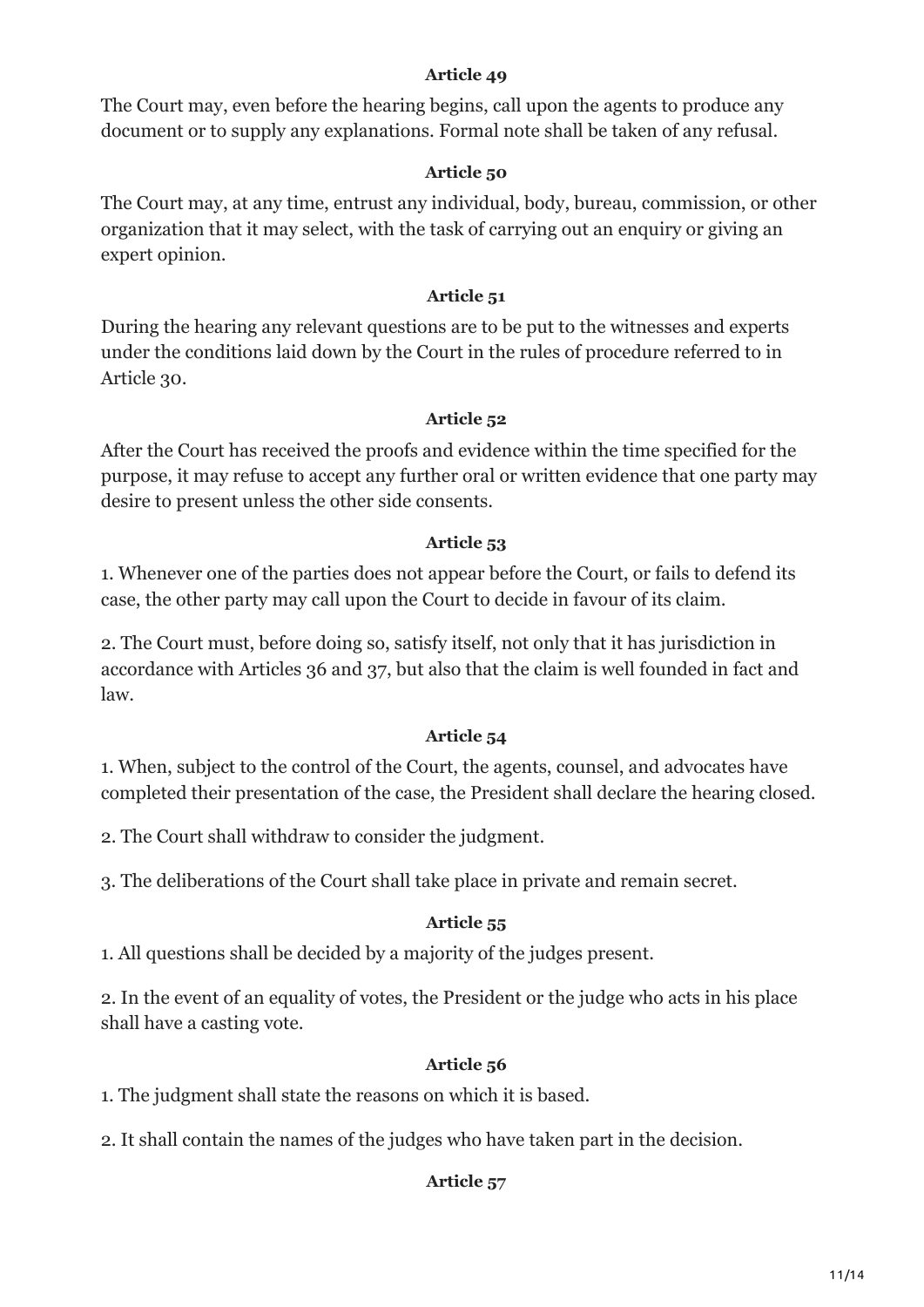If the judgment does not represent in whole or in part the unanimous opinion of the judges, any judge shall be entitled to deliver a separate opinion.

# **Article 58**

The judgment shall be signed by the President and by the Registrar. It shall be read in open court, due notice having been given to the agents.

# **Article 59**

The decision of the Court has no binding force except between the parties and in respect of that particular case.

# **Article 60**

The judgment is final and without appeal. In the event of dispute as to the meaning or scope of the judgment, the Court shall construe it upon the request of any party.

# **Article 61**

1. An application for revision of a judgment may be made only when it is based upon the discovery of some fact of such a nature as to be a decisive factor, which fact was, when the judgment was given, unknown to the Court and also to the party claiming revision, always provided that such ignorance was not due to negligence.

2. The proceedings for revision shall be opened by a judgment of the Court expressly recording the existence of the new fact, recognizing that it has such a character as to lay the case open to revision, and declaring the application admissible on this ground.

3. The Court may require previous compliance with the terms of the judgment before it admits proceedings in revision.

4. The application for revision must be made at latest within six months of the discovery of the new fact.

5. No application for revision may be made after the lapse of ten years from the date of the judgment.

# **Article 62**

l. Should a state consider that it has an interest of a legal nature which may be affected by the decision in the case, it may submit a request to the Court to be permitted to intervene.

2 It shall be for the Court to decide upon this request.

# **Article 63**

1. Whenever the construction of a convention to which states other than those concerned in the case are parties is in question, the Registrar shall notify all such states forthwith.

2. Every state so notified has the right to intervene in the proceedings; but if it uses this right, the construction given by the judgment will be equally binding upon it.

# **Article 64**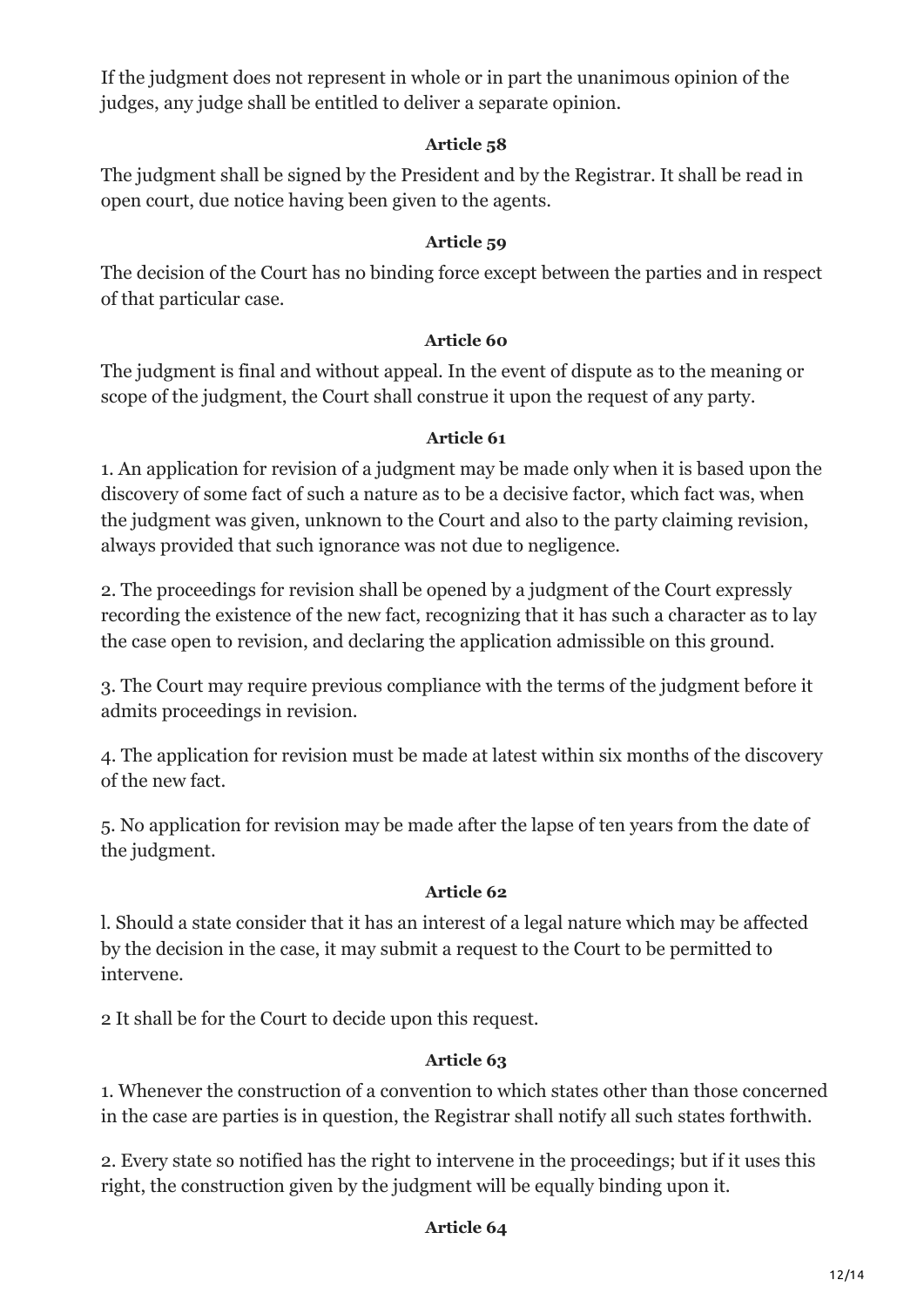Unless otherwise decided by the Court, each party shall bear its own costs.

# **CHAPTER IV ADVISORY OPINIONS**

#### **Article 65**

1. The Court may give an advisory opinion on any legal question at the request of whatever body may be authorized by or in accordance with the Charter of the United Nations to make such a request.

2. Questions upon which the advisory opinion of the Court is asked shall be laid before the Court by means of a written request containing an exact statement of the question upon which an opinion is required, and accompanied by all documents likely to throw light upon the question.

#### **Article 66**

1. The Registrar shall forthwith give notice of the request for an advisory opinion to all states entitled to appear before the Court.

2. The Registrar shall also, by means of a special and direct communication, notify any state entitled to appear before the Court or international organization considered by the Court, or, should it not be sitting, by the President, as likely to be able to furnish information on the question, that the Court will be prepared to receive, within a timelimit to be fixed by the President, written statements, or to hear, at a public sitting to be held for the purpose, oral statements relating to the question.

3. Should any such state entitled to appear before the Court have failed to receive the special communication referred to in paragraph 2 of this Article, such state may express a desire to submit a written statement or to be heard; and the Court will decide.

4. States and organizations having presented written or oral statements or both shall be permitted to comment on the statements made by other states or organizations in the form, to the extent, and within the time-limits which the Court, or, should it not be sitting, the President, shall decide in each particular case. Accordingly, the Registrar shall in due time communicate any such written statements to states and organizations having submitted similar statements.

#### **Article 67**

The Court shall deliver its advisory opinions in open court, notice having been given to the Secretary-General and to the representatives of Members of the United Nations, of other states and of international organizations immediately concerned.

#### **Article 68**

In the exercise of its advisory functions the Court shall further be guided by the provisions of the present Statute which apply in contentious cases to the extent to which it recognizes them to be applicable.

# **CHAPTER V AMENDMENT**